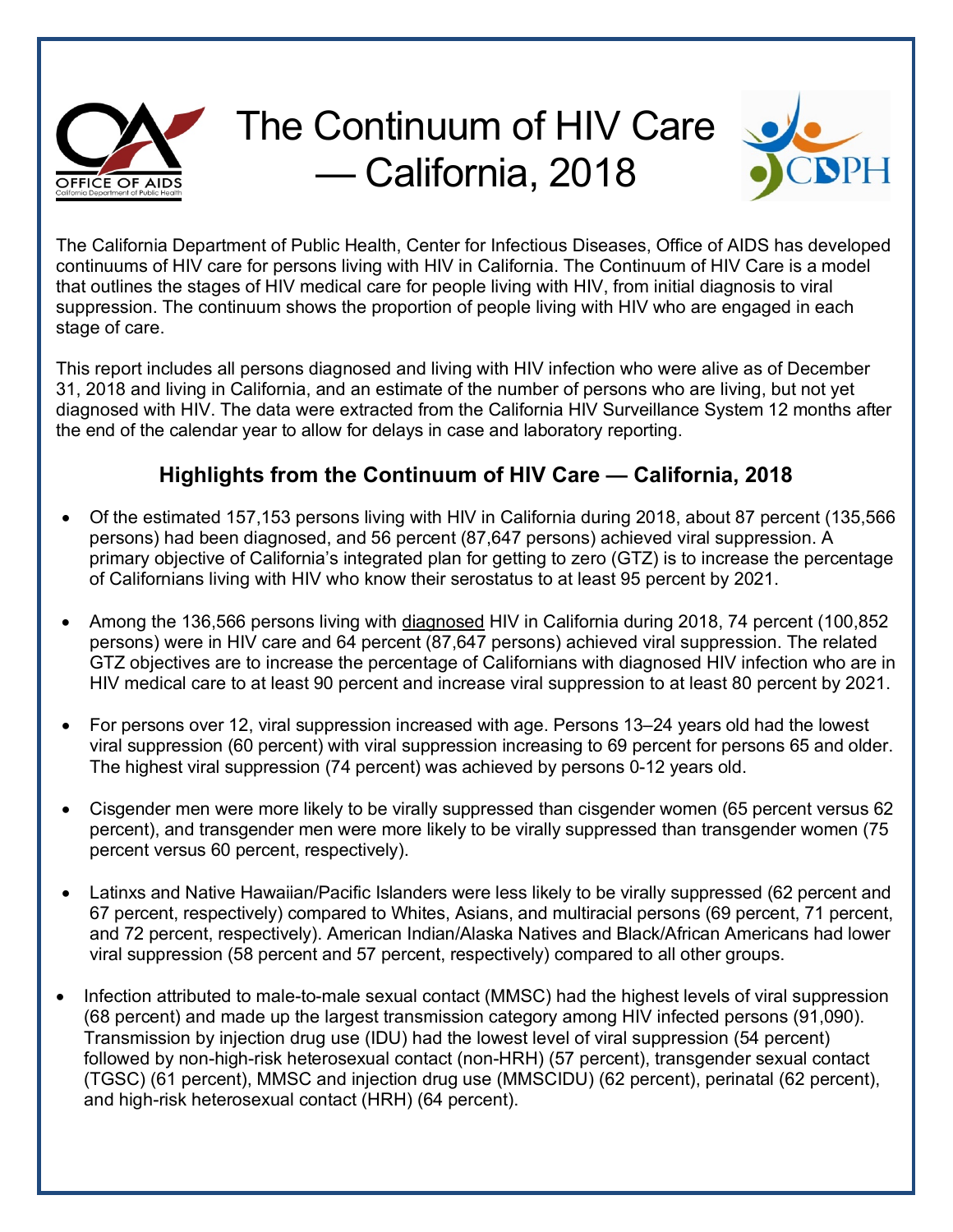

The estimated percent of undiagnosed persons living with HIV infection in California was calculated using the CD4-based model generated by the Centers for Disease Control and Prevention (CDC). For more information about the CD4-based methodology, please see *[Hall HI, Song R, Tang T, An Q,](http://publichealth.jmir.org/2017/1/e8/) [Prejean J, Dietz P, Hernandez AL, Green T, Harris N, McCray E, Mermin J HIV Trends in the United](http://publichealth.jmir.org/2017/1/e8/) [States: Diagnoses and Estimated Incidence, JMIR Public Health Surveill 2017;3\(1\):e8](http://publichealth.jmir.org/2017/1/e8/) (<http://publichealth.jmir.org/2017/1/e8/>).*

**\_\_\_\_\_\_\_\_\_\_\_\_\_\_\_\_\_\_\_\_\_\_\_\_\_\_\_**

Diagnosed persons met the CDC surveillance case definition for HIV infection, and were presumed to be alive and living in California if no death document was received and they were residing in California as of the last known address. Persons who had at least one CD4, viral load, or HIV-1 genotype test during the calendar year were considered to be engaged in HIV care. Persons who had two or more CD4, viral load, or HIV-1 genotype tests that were performed at least 3 months apart during the calendar year were considered retained in care. Persons whose most recent HIV viral load test result during the calendar year was ≤ 200 copies/ml were considered to be virally suppressed.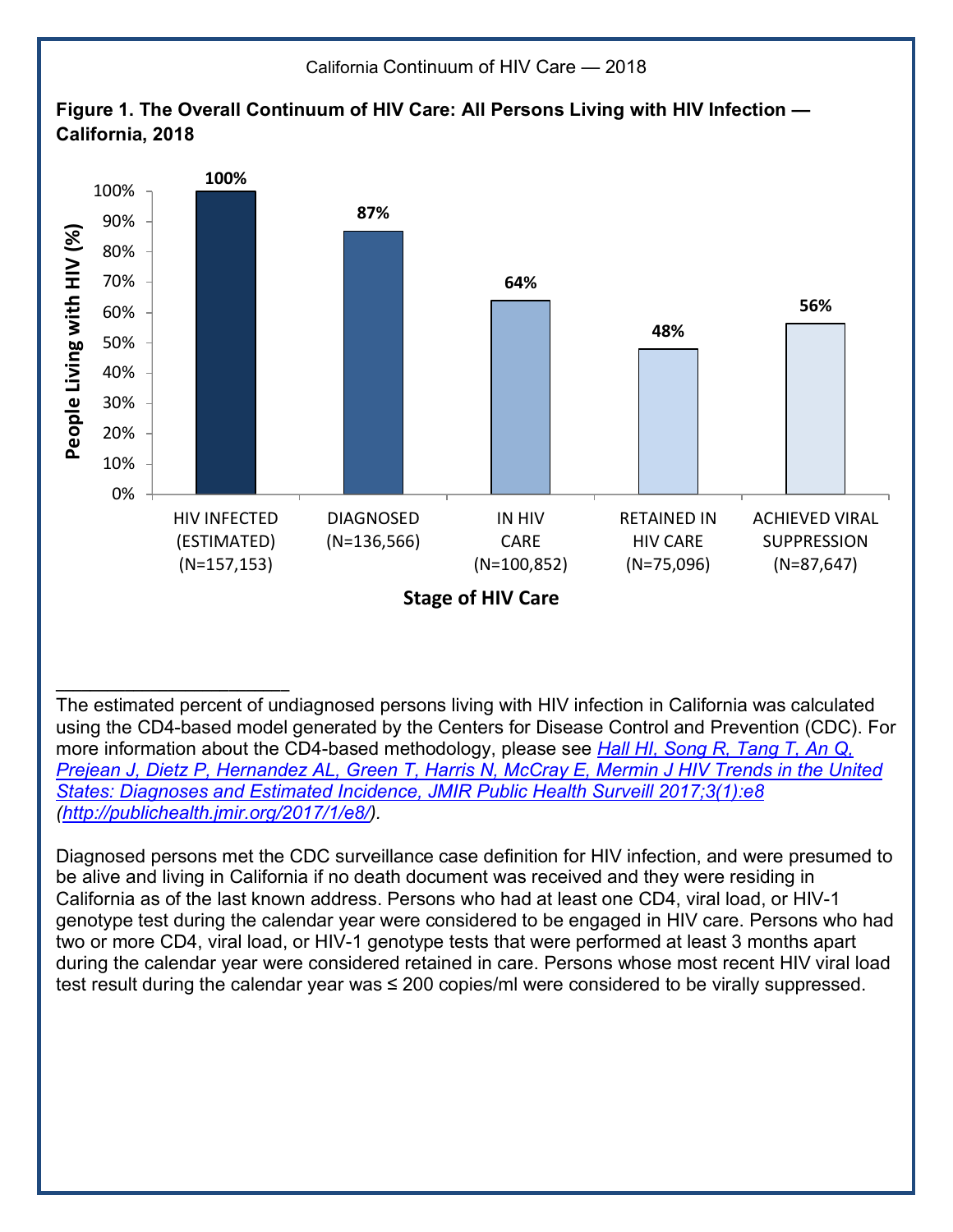

Diagnosed persons met the CDC surveillance case definition for HIV infection, and were presumed to be alive and living in California if no death document was received and they were residing in California as of the last known address. Persons who had at least one CD4, viral load, or HIV-1 genotype test during the calendar year were considered to be engaged in HIV care. Persons who had two or more CD4, viral load, or HIV-1 genotype tests that were performed at least 3 months apart during the calendar year were considered retained in care. Persons whose most recent HIV viral load test result during the calendar year was ≤ 200 copies/ml were considered to be virally suppressed.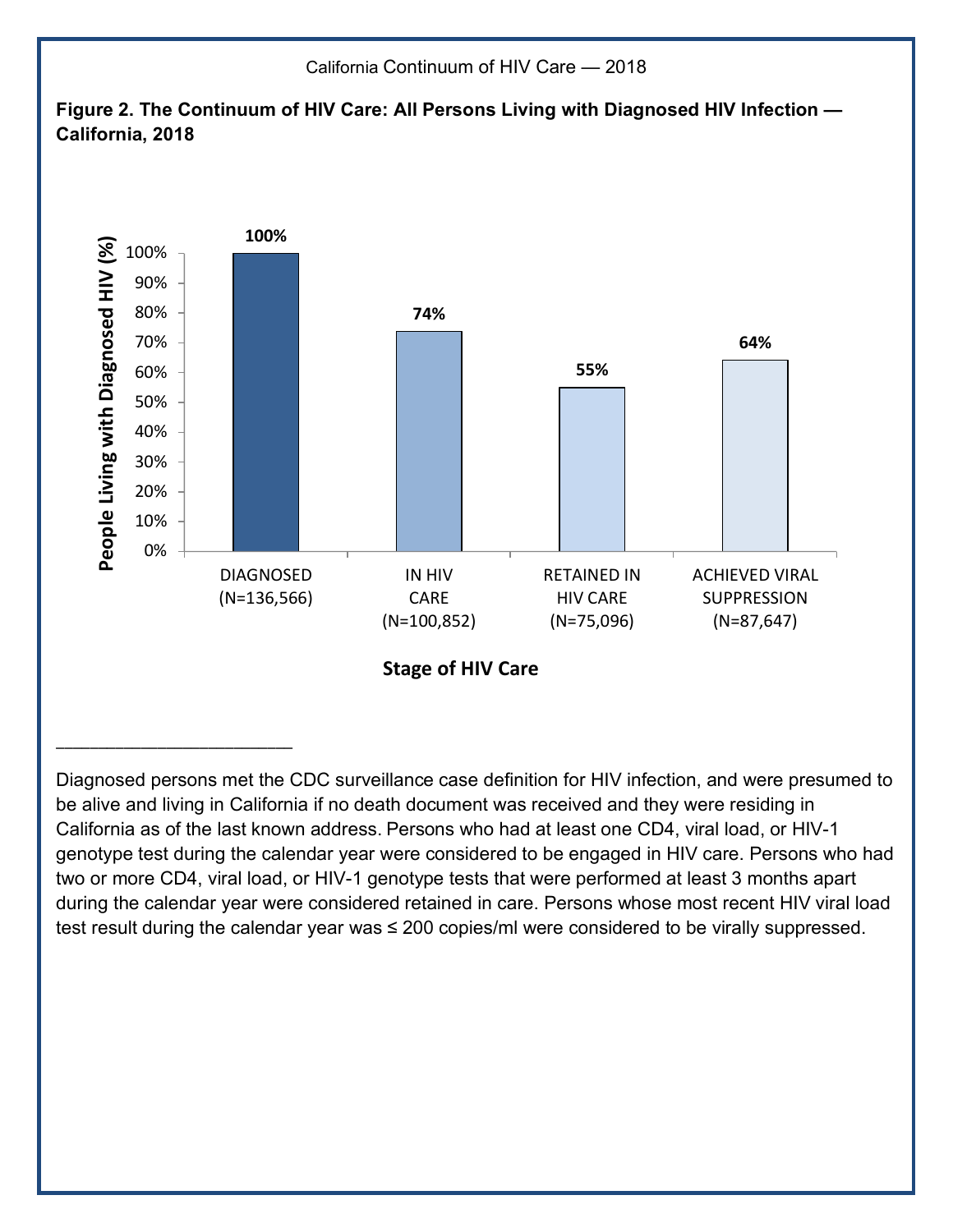

Diagnosed persons met the CDC surveillance case definition for HIV infection, and were presumed to be alive and living in California if no death document was received and they were residing in California as of the last known address. Persons who had at least one CD4, viral load, or HIV-1 genotype test during the calendar year were considered to be engaged in HIV care. Persons who had two or more CD4, viral load, or HIV-1 genotype tests that were performed at least 3 months apart during the calendar year were considered retained in care. Persons whose most recent HIV viral load test result during the calendar year was ≤ 200 copies/ml were considered to be virally suppressed.

Age was calculated as of the last day of the calendar year.

\_\_\_\_\_\_\_\_\_\_\_\_\_\_\_\_\_\_\_\_\_\_\_\_\_\_\_\_\_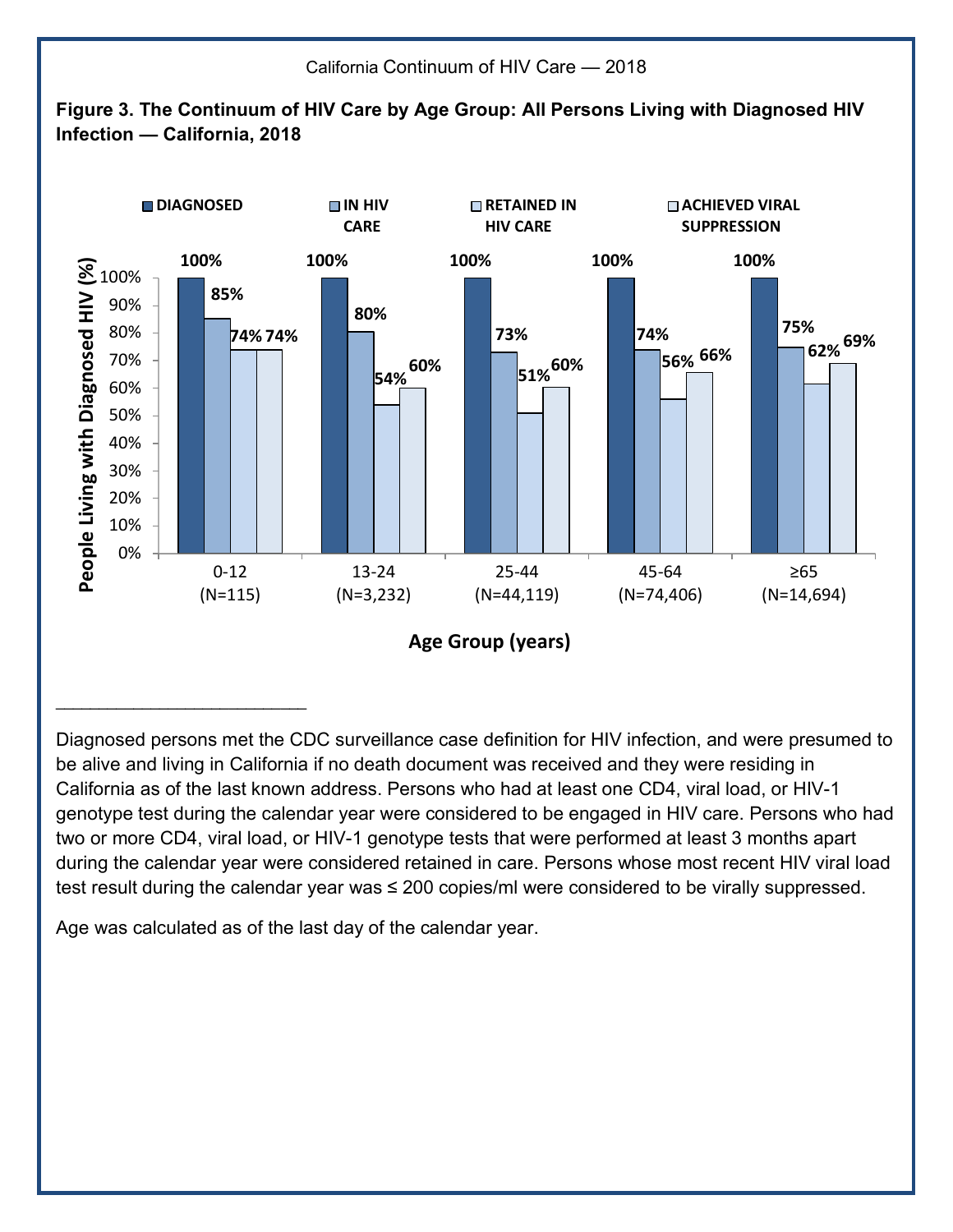

Diagnosed persons met the CDC surveillance case definition for HIV infection, and were presumed to be alive and living in California if no death document was received and they were residing in California as of the last known address. Persons who had at least one CD4, viral load, or HIV-1 genotype test during the calendar year were considered to be engaged in HIV care. Persons who had two or more CD4, viral load, or HIV-1 genotype tests that were performed at least 3 months apart during the calendar year were considered retained in care. Persons whose most recent HIV viral load test result during the calendar year was ≤ 200 copies/ml were considered to be virally suppressed.

Persons were classified as transgender if a case report form affirming their transgender status was present in HIV surveillance data. Among the persons living with diagnosed HIV in California in calendar year 2018, there were five persons categorized as alternative gender identity who are not shown in the figure above.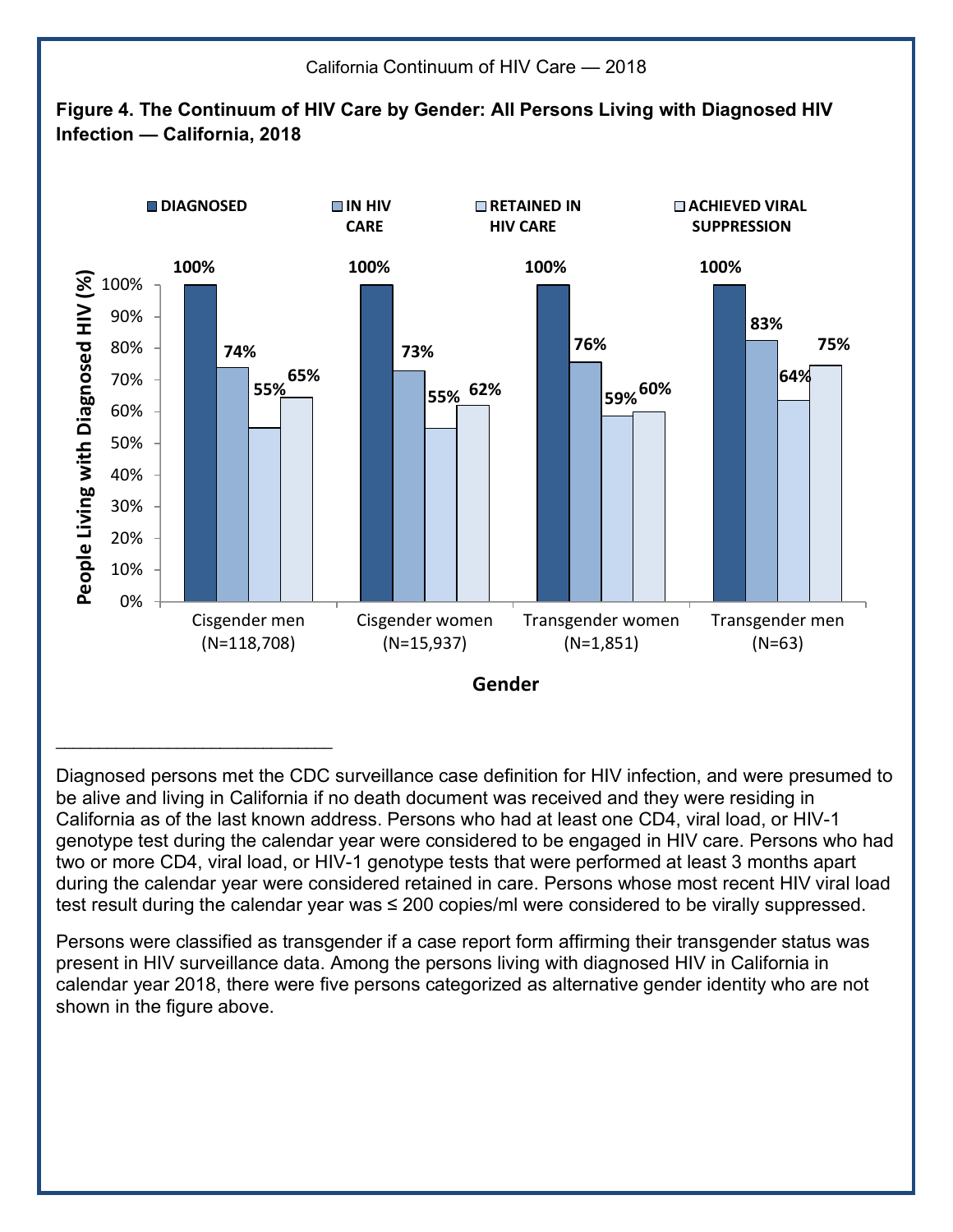

California Continuum of HIV Care — 2018

Diagnosed persons met the CDC surveillance case definition for HIV infection, and were presumed to be alive and living in California if no death document was received and they were residing in California as of the last known address. Persons who had at least one CD4, viral load, or HIV-1 genotype test during the calendar year were considered to be engaged in HIV care. Persons who had two or more CD4, viral load, or HIV-1 genotype tests that were performed at least 3 months apart during the calendar year were considered retained in care. Persons whose most recent HIV viral load test result during the calendar year was ≤ 200 copies/ml were considered to be virally suppressed.

Latinx persons can be of any race. Race/ethnicity was collected using Asian/Native Hawaiian/Pacific Islander as a single category until 2003; therefore cases reported prior to 2003 are classified as Asian above because they cannot be disaggregated. Although California Government Code Section 8310.5 requires the Department to tabulate information by expanded ethnicities for each major Asian and Pacific Islander group, the data shown here are not disaggregated in those groups in order to maintain the confidentiality of these persons. There were four persons living with diagnosed HIV in California in 2018 with an unknown race/ethnicity who are not shown in the figure above.